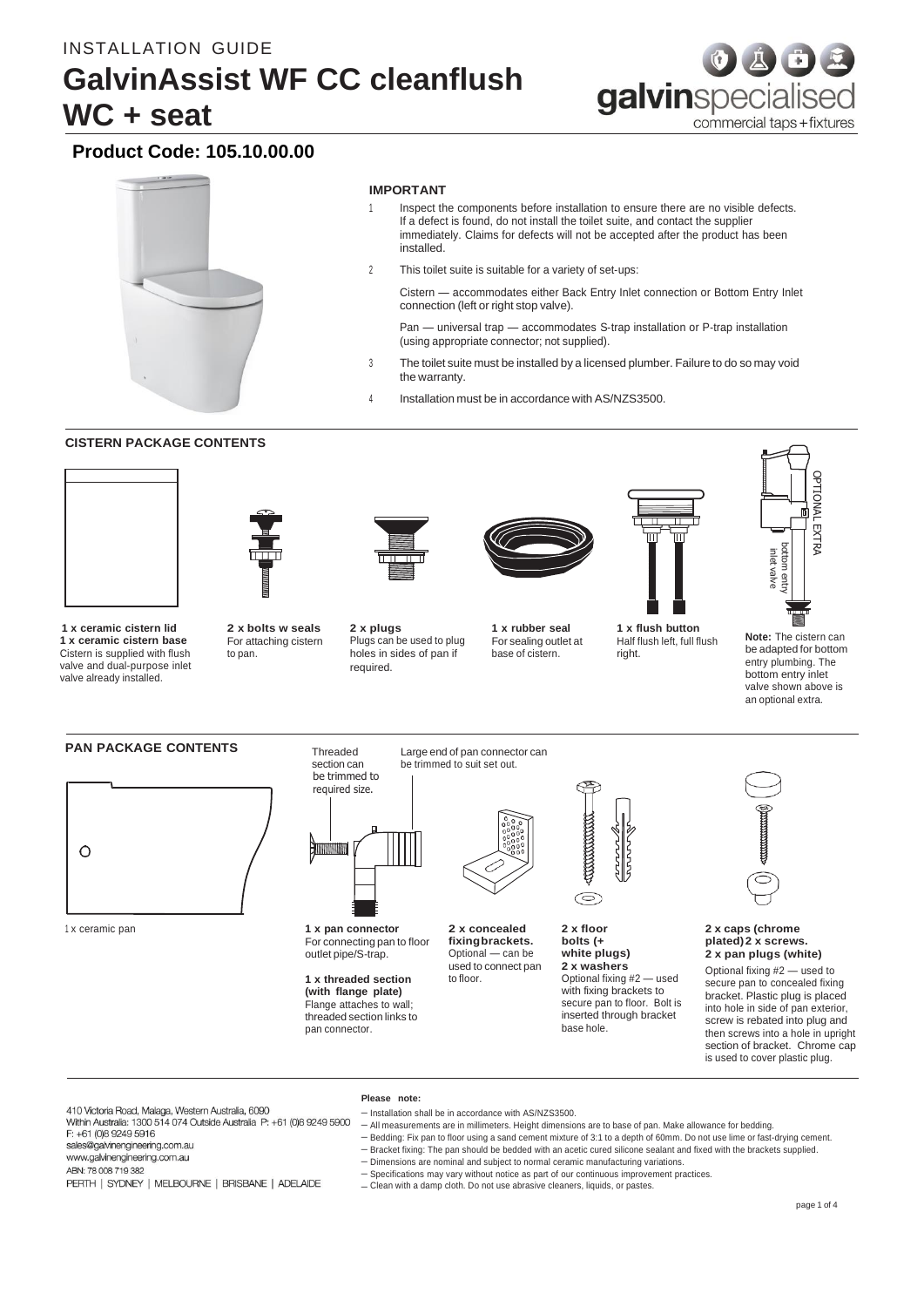

#### **1 S-TRAP PROCEDURE — SECURING THE PAN CONNECTOR IN PLACE**

Determine the center of the pan and mark the center line on thefloor and wall.

Work out the setout required. The recommended setout is 150mm (setout range is 90‑190mm).

You may need to trim the large end of the plastic **pan connector** to fit the required set out. To trim, first remove the plastic ring and rubber seal, then cut pipe to size. Refit rubber seal and plastic ring securely, ensuring a good fit.

Position the pan connector into the floor outlet pipe (S-trap). The height measurement from the floor to the center of the pan connector is 185mm.

Slot the threaded section (with flange plate) onto the pan connector, ensuring that the flange plate is touching the wall. You may need to trim the threaded section so that it fits properly.

Mark and drill the flange plate holes and secure the plate to the wall with fixing screws. The pan connector is now installed.

## **2 POSITIONING THE PAN**

Use the center line marked on the wall and floor to position the pan (see Step 1.1). Push the pan into the installed plastic pan connector. It is recommended that wedges are used to support the foot of the pan during positioning.

# **3 CISTERN — COMES SET UP FOR BACK ENTRY INLET PLUMBING**

Diagram A shows the cistern as supplied, with the inlet valve and flush valve already installed. The flexible hose is ready for Back Entry inlet plumbing (see Diagram B).

For Bottom Entry Inlet plumbing, refer to Step 5 and Diagrams Cand D.

(flexible hose not supplied)

#### DIAGRAM A

Cistern setup as supplied. The end of the flexible hose is loose, ready to be attached to the Back Entry inlet nozzle (see Diagram B).

**NOTE: FLEXIBLE HOSE NOT SUPPLIED.**



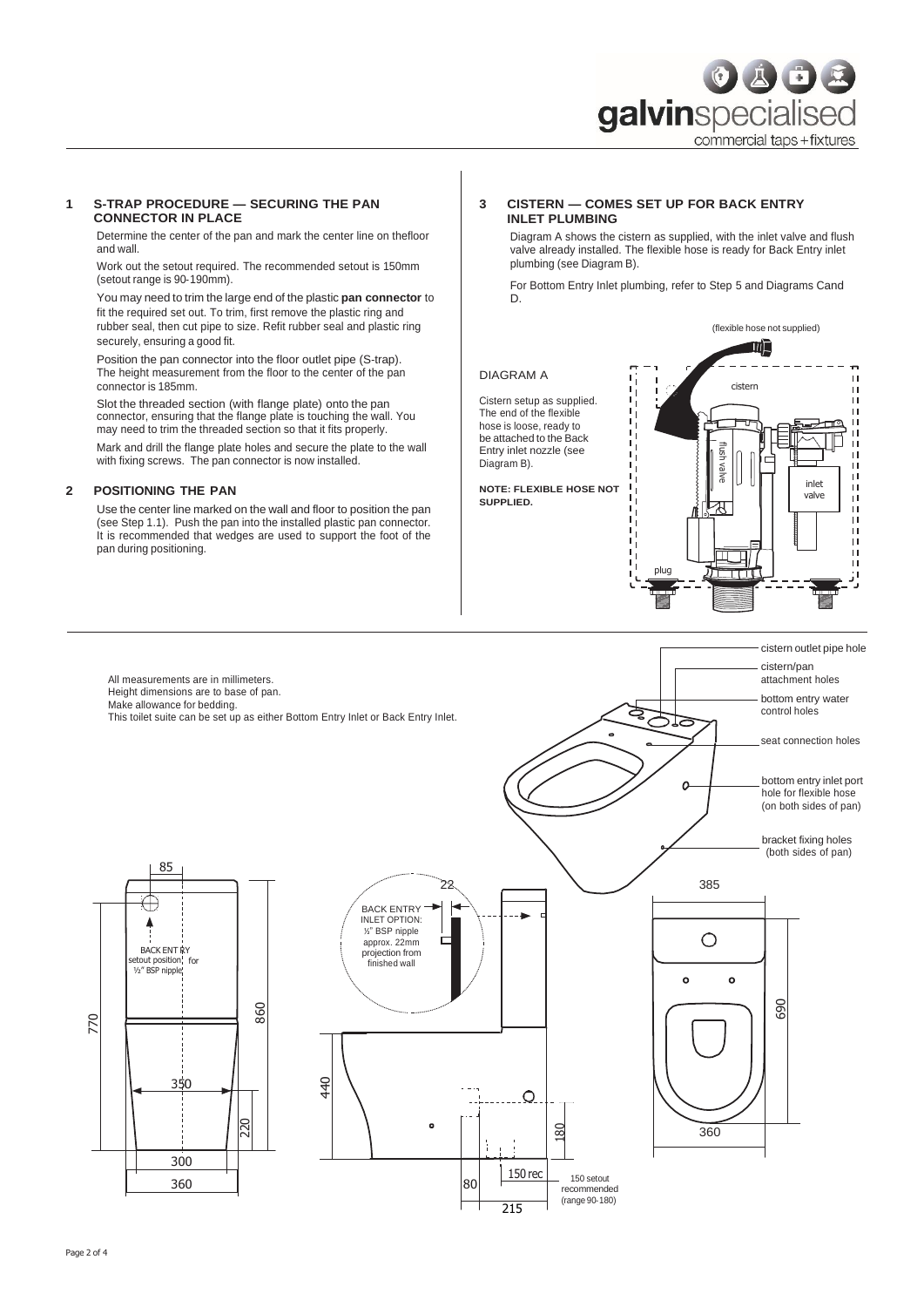

# **4 BACK ENTRY INSTALLATION**

Connect the flexible hose to the ½" BSP nipple in the wall outlet. Run the flexible hose behind the flush valve, ensuring that the hose does not obstruct the operation of the flush valve.

DIAGRAM B

For Back Entry Inlet, attach the loose end of the flexible hose to the ½" BSP nipple water inlet in wall.



## **5 CISTERN SET-UP CAN BE ADAPTED FOR BOTTOM ENTRY INLET PLUMBING**

First remove two items: the back entry inlet valve and the plug in the base of the cistern. Next, install the bottom entry inlet valve with plug in the hole in the cistern base.

## DIAGRAM C

The cistern setup after the back entry inlet valve and base plug have been removed.



#### DIAGRAM D

Next, install the bottom entry inlet valve with plug into the hole in the cistern base. Place the conical rubberseal inside the cistern.Outside the cistern thread on the flat rubber seal, white plastic disc and white plastic wing nut in that sequence.



## **6 SECURING THE PAN ON THE FLOOR**

Cement fixing (optional fixing #1)

If using cement bedding, level the pan while the cement mixtureis workable. Fix pan to floor using a sand cement mixture of 3:1 to a depth of 60mm. Do not use lime or fast-drying cement.

Important: Allow at least 24 hours for the cement mixture to set before using the toilet.

### **Bracket fixing** (optional fixing #2)

Bed the pan with acetic cured silicone sealant, ensuring that the pan is level. Then position the concealed fixing brackets inline with the bracket fixing holes. Screw the floor bolts in placethrough the base of the brackets. Then secure the pan to the brackets using the plastic pan plugs and rebated screws. The chrome caps can be used to cover the plugs on each side of thepan.

Important: Do not over-tighten the bolts or screws as this may cause the ceramic to crack and break.

#### **7 FIXING THE CISTERN TO THE PAN**

(Note: The cistern fixes directly onto the pan and does not require wall fixing.)

First check the alignment of the cistern and pan attachment holes — place the cistern onto the pan and ensure that the holes align. The back of the cistern and pan should line up so that the assembled toilet suite will align with the wall. Now remove the cistern.

Place the rubber seal onto the plastic pipe outlet at the base of the cistern and ensure it is securely attached. Locate the cistern outlet (with rubber seal) onto the pan, ensuring a good fit.

If using Bottom Entry inlet plumbing, refer to Step 5 and installthe back entry inlet valve.

Now secure the cistern to the pan using the two bolts with seals in the cistern/pan attachment holes.

Flush the lines and connect the water supply and check the operation of the cistern.

# **8 FITTING THE CISTERN LID**

Fit the flush button into the cistern lid, with the half flush on the left and full flush on the right. Ensure that the rubber feet of the flush button connect and line up correctly with the flush valve inside the cistern.

Fit the cistern lid and push the buttons to check operation.

### **9 OPERATION AND MAINTENANCE**

Press the left side half flush to save water and the full flush as required.

Clean the toilet with liquid detergent and a damp cloth.

Do not place water additives inside the cistern as this may have chemicals that damage the valves and impair the functionality of the cistern.